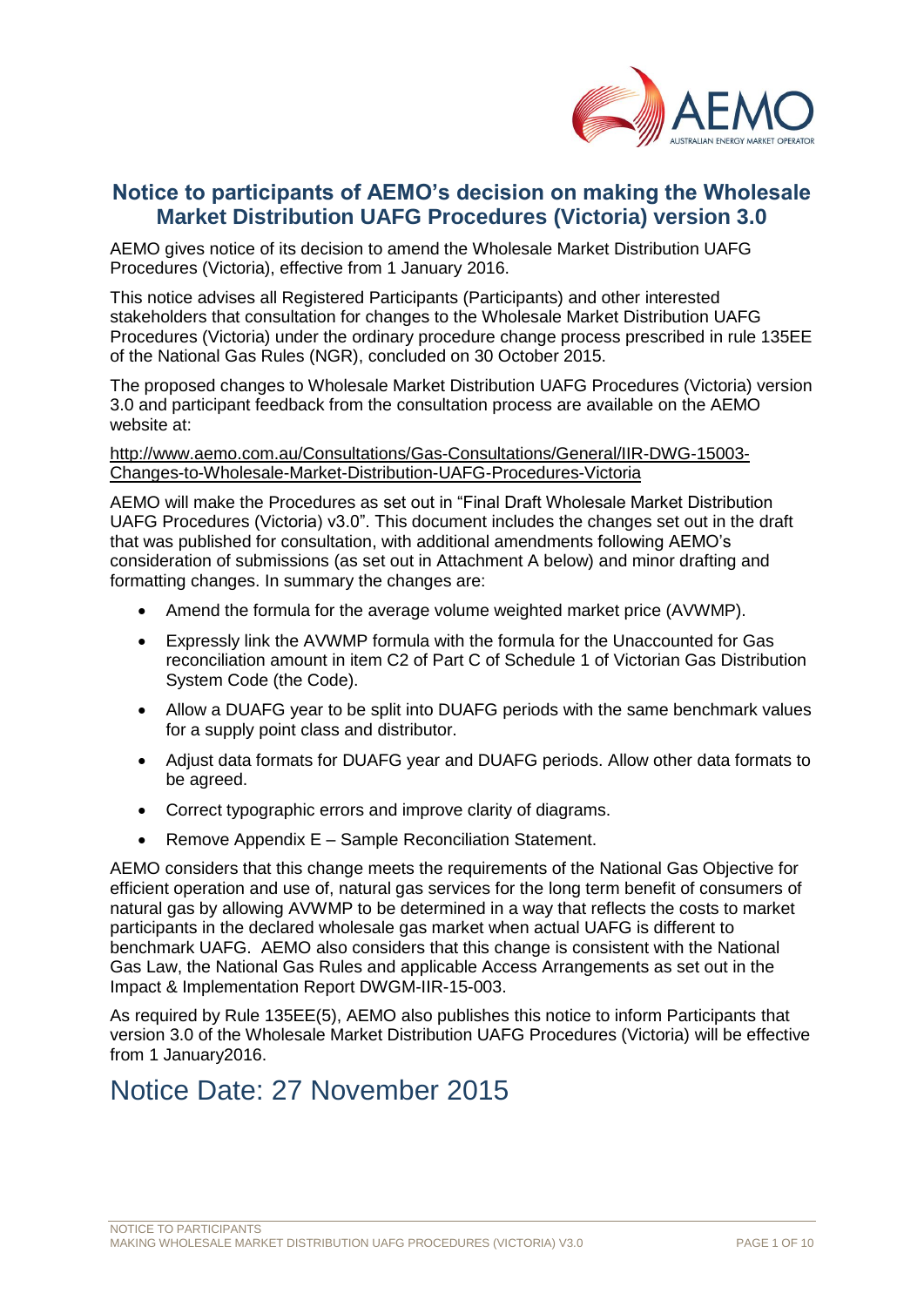

## Attachment A - Submissions

Submissions on the Procedure change were received prior to the conclusion of consultation at 5pm on Friday 30 October 2015 from:

- Australian Gas Networks Limited (AGNL) Distributor
	- o AGNL distribution networks are operated and managed by the APA Group
- Multinet Gas Distribution Partnership Distributor

## No late submissions were received.

A summary of comments and AEMO's response to the comments is set out below.

| <b>Submission from</b>                                                                | Comment                                                                                                                                                                                                                                                               | <b>AEMO response</b>                                                                                                                                                                                                                                                                  |
|---------------------------------------------------------------------------------------|-----------------------------------------------------------------------------------------------------------------------------------------------------------------------------------------------------------------------------------------------------------------------|---------------------------------------------------------------------------------------------------------------------------------------------------------------------------------------------------------------------------------------------------------------------------------------|
| <b>Australian Gas</b><br>Networks Limited /<br><b>APA Group</b><br><b>Distributor</b> | APA/AGNL supports the AEMO proposal to<br>use deviation pricing as the basis for the<br>DUAFG wash-up price in Victoria.                                                                                                                                              | <b>Noted</b>                                                                                                                                                                                                                                                                          |
| <b>Multinet Gas</b><br><b>Distribution</b><br>Partnership<br><b>Distributor</b>       | In summary, Multinet recommend:<br>No change to the definition or calculation<br>of the gas price as defined in the Gas<br>Distribution System Code (Code) and<br>replicated in Appendix C of the current<br>UAFG Procedures during the current<br>access period; and | AEMO notes Multinet's position that the substance of the change – to<br>use a weighted average deviation price as the gas price for<br>reconciliation purposes - should not be implemented.<br>AEMO has addressed comments from Multinet in relation to this<br>recommendation below. |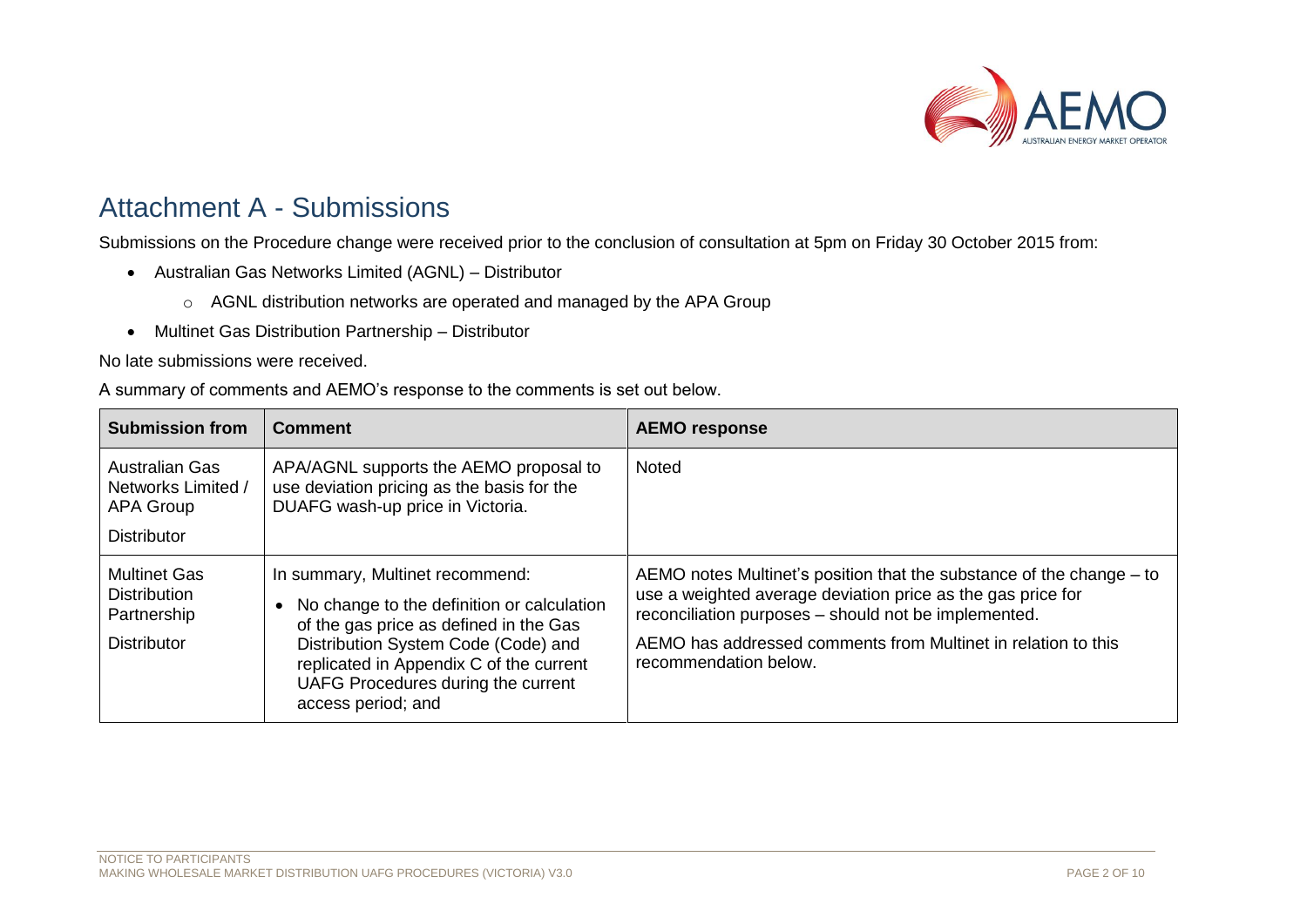

| <b>Submission from</b>                                    | <b>Comment</b>                                                                                                                                                                                                                                                                                                                                                                                                                                                                                                                                                                                        | <b>AEMO response</b>                                                                                                                                                                                                                                                                                                                                                               |
|-----------------------------------------------------------|-------------------------------------------------------------------------------------------------------------------------------------------------------------------------------------------------------------------------------------------------------------------------------------------------------------------------------------------------------------------------------------------------------------------------------------------------------------------------------------------------------------------------------------------------------------------------------------------------------|------------------------------------------------------------------------------------------------------------------------------------------------------------------------------------------------------------------------------------------------------------------------------------------------------------------------------------------------------------------------------------|
|                                                           | Renaming of the Wholesale Market<br>Distribution UAFG procedures to be<br>consistent with its reference head of<br>power and the naming in NGR Part 19<br>and the retail Market Procedures Victoria,<br>Section 7.                                                                                                                                                                                                                                                                                                                                                                                    | AEMO notes Multinet's recommendation for Procedures to be<br>renamed 'Distribution UAFG Procedures'.<br>AEMO has addressed comments from Multinet in relation to this<br>recommendation below.                                                                                                                                                                                     |
| <b>Multinet Gas</b><br><b>Distribution</b><br>Partnership | Consistency of proposed changes with<br>jurisdictional instruments and access<br>setting<br>The ESC established a distribution<br>unaccounted for gas framework in the Gas<br>Distribution System Code (Code). The<br>calculation requirements, including the basis<br>for the gas price used is in the Code in<br>Schedule 1 of Part C, and is currently<br>replicated in the UAFG Procedures and has<br>been for well over 7 years. Multinet is obliged<br>to comply with the Code under clause 4 of its<br>ESC distribution licence. A breach of that<br>licence can lead to significant financial | AEMO has amended Appendix C of the Procedure to reinforce the link<br>between 'X' and the AVWMP.<br>The amendments to the Procedures have been designed to align                                                                                                                                                                                                                   |
| <b>Distributor</b>                                        |                                                                                                                                                                                                                                                                                                                                                                                                                                                                                                                                                                                                       | directly with the formula in Part C2 of Schedule 1 to the Code,<br>specifically stating that AVWMP is the value to be used for 'X' in that<br>formula. To reinforce this, AEMO will make a further amendment to<br>Appendix C in the Distribution UAFG procedures, as follows:                                                                                                     |
|                                                           |                                                                                                                                                                                                                                                                                                                                                                                                                                                                                                                                                                                                       | AVWMP as determined by AEMO under clause 2.1.1 for the<br>X<br>DUAFG period, being the quantity determined for the purposes of the<br>value of X in the 'Reconciliation Amount' formula in the Victorian Gas<br><b>Distribution System Code;</b>                                                                                                                                   |
|                                                           |                                                                                                                                                                                                                                                                                                                                                                                                                                                                                                                                                                                                       | AEMO will make a minor drafting change to the final paragraph of<br>clause 2.1.1, by deleting the words 'item C2 of Part C of'.                                                                                                                                                                                                                                                    |
|                                                           | penalties and even licence revocation.<br>Multinet's view is that it is unlawful for AEMO<br>to make a UAFG Procedure that is<br>inconsistent with the framework in the Code                                                                                                                                                                                                                                                                                                                                                                                                                          | AEMO is satisfied that the proposed calculation of AVWMP is<br>consistent with the description of X in the Code. Reasons for this<br>conclusion are given in the detailed discussion below on how AVWMP<br>equates to X.                                                                                                                                                           |
|                                                           | established by the ESC. Multinet considers it<br>is unreasonable, in a legal sense, and<br>contrary to law, for AEMO to make a                                                                                                                                                                                                                                                                                                                                                                                                                                                                        | In relation to the question of breaching the Code, it is not a specific<br>obligation of the distributor (or the retailer) to calculate the value of X<br>in the 'Reconciliation Amount' under the Code. It is unclear how either<br>a distributor or a retailer could be in breach of the Code by paying a<br>Reconciliation Amount that incorporates a value for X that has been |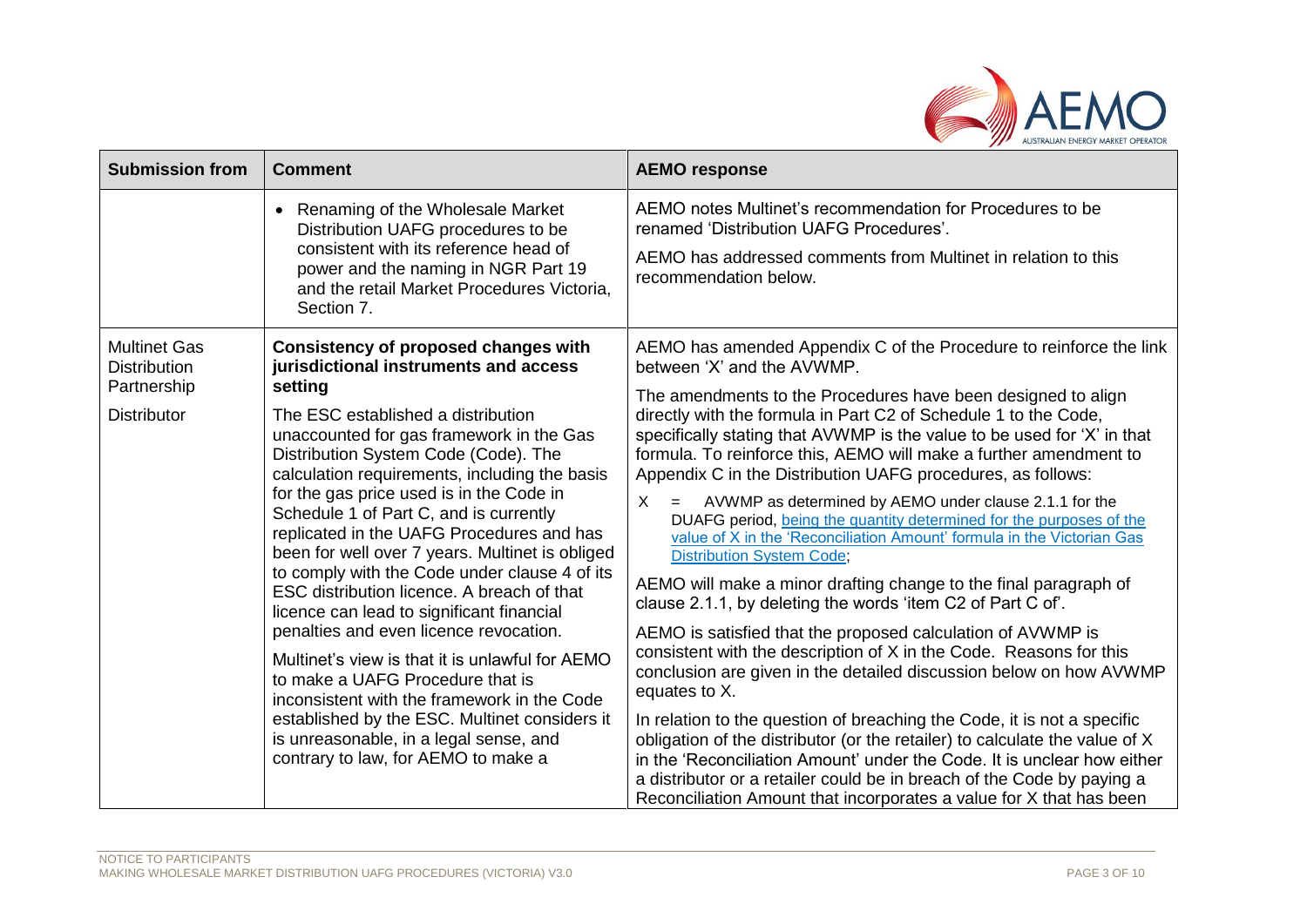

| <b>Submission from</b>                                                                                                                                                                                                                                                                                                                                                                                                                                            | <b>Comment</b>                                                                                                                                                                                                                                                                                                                                                                                                                                                                                           | <b>AEMO response</b>                                                                                                                                                                                                                        |
|-------------------------------------------------------------------------------------------------------------------------------------------------------------------------------------------------------------------------------------------------------------------------------------------------------------------------------------------------------------------------------------------------------------------------------------------------------------------|----------------------------------------------------------------------------------------------------------------------------------------------------------------------------------------------------------------------------------------------------------------------------------------------------------------------------------------------------------------------------------------------------------------------------------------------------------------------------------------------------------|---------------------------------------------------------------------------------------------------------------------------------------------------------------------------------------------------------------------------------------------|
|                                                                                                                                                                                                                                                                                                                                                                                                                                                                   | Procedure that will make Multinet non-<br>compliant with the Code and so its licence.                                                                                                                                                                                                                                                                                                                                                                                                                    | determined by AEMO, since that is what the Reconciliation Amount<br>formula expressly requires.                                                                                                                                             |
| <b>Multinet Gas</b>                                                                                                                                                                                                                                                                                                                                                                                                                                               | AEMO's decisions in making Procedures can<br>be the subject of applications for judicial<br>review under section 243 of the National Gas<br>Law.                                                                                                                                                                                                                                                                                                                                                         | Noted                                                                                                                                                                                                                                       |
| <b>Multinet Gas</b>                                                                                                                                                                                                                                                                                                                                                                                                                                               | The Code obliges Multinet to make<br>Reconciliation Payments, being amounts<br>calculated in accordance with Schedule 1 of<br>Part C of the Code. That amount depends<br>upon a number of terms, including "X" which<br>is defined as:<br>'X=the quantity annual price of Gas, using                                                                                                                                                                                                                     | AEMO will not retain the explicit 'contract price' value in the existing<br>calculation, as it is has ceased to be relevant. AEMO notes that<br>contract prices as adjusted by spot market conditions are implicit in<br>the proposed AVWMP |
|                                                                                                                                                                                                                                                                                                                                                                                                                                                                   |                                                                                                                                                                                                                                                                                                                                                                                                                                                                                                          | The Code provides no definition or guidance on the meaning of the<br>'quantity annual price' of gas, nor is there any generally understood<br>definition of the term. It is the value that AEMO determines.                                 |
| spot and contract prices and quantities, as<br>determined by AEMO for the previous<br>calendar year expressed in \$ per<br>gigajoule;'<br>AEMO cannot redefine "X" to use a 100%<br>average volume weighted market price<br>(AVWMP) in the UAFG Procedures that will<br>make Multinet, if it makes a payment under<br>Rule 317, non-complaint with the Code.<br>Multinet does not support the use of the<br>AVWMP as it does not use spot and contract<br>prices. | AEMO understands Multinet's concern is that AVWMP does not<br>include any specifically identified contract price element. As discussed<br>at the GWCF workshop in June 2015, there is no single identifiable<br>contract price as it existed when the DUAFG process commenced and                                                                                                                                                                                                                        |                                                                                                                                                                                                                                             |
|                                                                                                                                                                                                                                                                                                                                                                                                                                                                   | the GASCOR contract at Longford was still on foot. That contract<br>ended several years ago, and there are now multiple contracts (and<br>sub contracts) with 8 sources of injection, different supply profiles and<br>no visibility of direct contract prices.                                                                                                                                                                                                                                          |                                                                                                                                                                                                                                             |
|                                                                                                                                                                                                                                                                                                                                                                                                                                                                   | A contract price element is, however, implicit in the deviation price.<br>Market participants can be expected to factor in their cost of gas<br>(contract prices) when submitting injection bids. Of course, other<br>factors such as contractual terms and the forecast gas quantity<br>requirement will also influence bid prices. As the market prices are set<br>by the cheapest available gas to meet expected demand, the market<br>price (the ex-ante price for current schedule which equals the |                                                                                                                                                                                                                                             |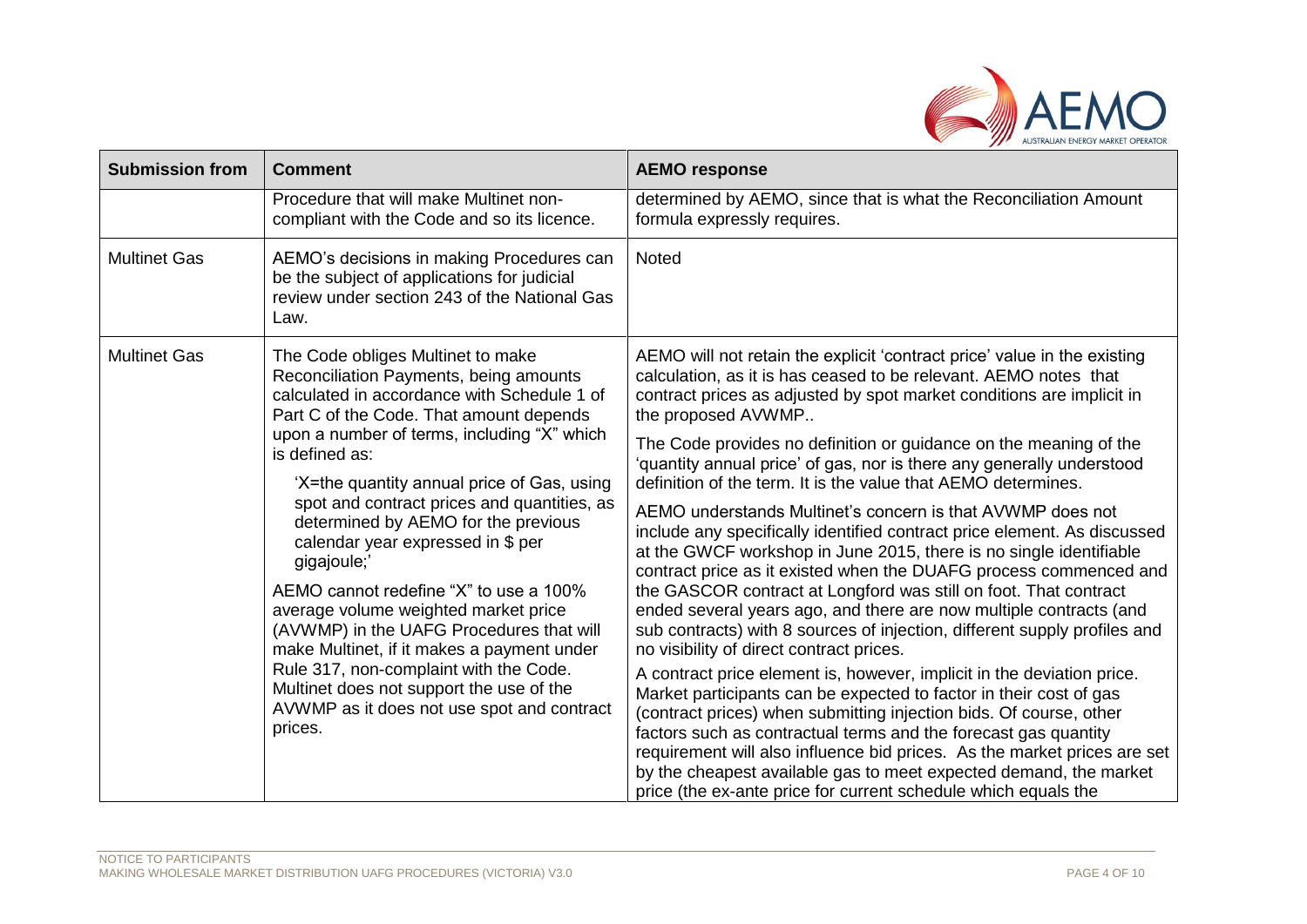

| <b>Submission from</b> | <b>Comment</b>                                                                                | <b>AEMO response</b>                                                                                                                                                                                                                                                                                                                                                                                                         |
|------------------------|-----------------------------------------------------------------------------------------------|------------------------------------------------------------------------------------------------------------------------------------------------------------------------------------------------------------------------------------------------------------------------------------------------------------------------------------------------------------------------------------------------------------------------------|
|                        |                                                                                               | deviation price for the previous schedule) should reflect the contract<br>price of the marginally scheduled gas as adjusted by spot market<br>conditions (the circumstances of the day, the need for the marginal<br>supplier to meet take or pay conditions of their contracts, their own<br>desire to manage their own prudential exposure, their risk<br>management profile, etc).                                        |
|                        |                                                                                               | It is relevant to note that the impact on market participants of actual<br>UAFG not equalling benchmark UAFG is priced in the DWGM at the<br>deviation price. Market participants can provide the benchmark UAFG<br>at their own cost of gas (reflecting their own contract prices), but any<br>differences between actual UAFG and benchmark UAFG are costed in<br>the DWGM at the deviation price.                         |
| <b>Multinet Gas</b>    | The AVWMP introduces more price volatility;<br>Multinet has no control of the price and based | Although potentially desirable, there is no requirement for the AVWMP<br>(or the Reconciliation Amount) to be predictable.                                                                                                                                                                                                                                                                                                   |
|                        | on our analysis the regulatory incentive is no<br>longer symmetrical.                         | An assertion that that the regulatory incentive is no longer symmetrical<br>implies that using the weighted average deviation price would impose<br>greater costs on one party. As noted above, however, the deviation<br>price is directly related to the impact on market participants where<br>actual UAFG is different to benchmark UAFG.                                                                                |
|                        |                                                                                               | The regulatory incentive on a Distributor is to:                                                                                                                                                                                                                                                                                                                                                                             |
|                        |                                                                                               | "use reasonable endeavours to ensure that the quantity of unaccounted<br>for gas in its distribution system for any year as a percentage of the<br>aggregate quantity of gas received by the Distributor at transfer points into<br>its distribution system in that year is less than the unaccounted for gas<br>benchmark set out against its name in Schedule 1, Part C to the<br>Distribution System Code <sup>1</sup> ." |

l <sup>1</sup> Section 2.4(a) of the Distribution System Code version 9 dated 12 December 2008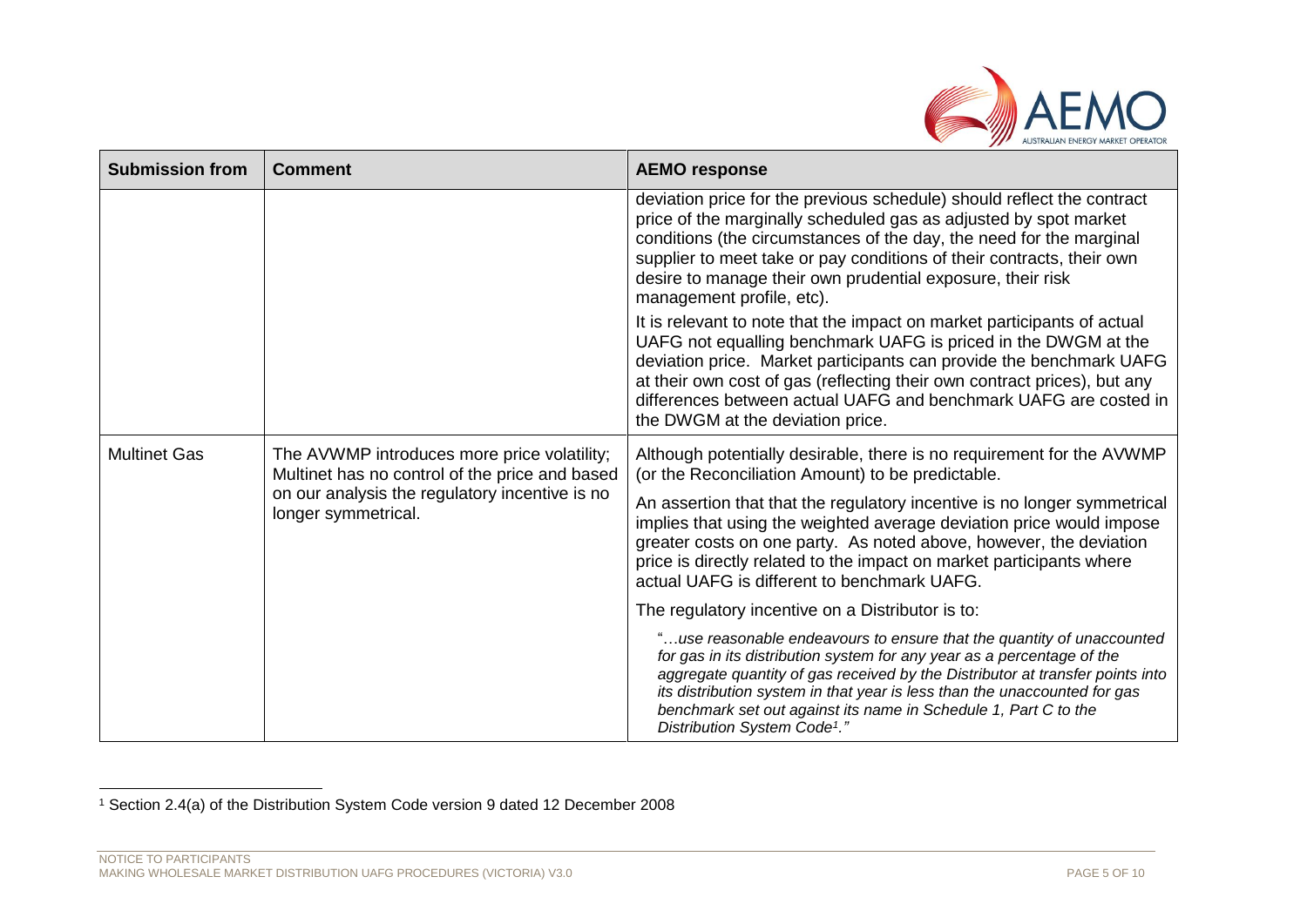

| <b>Submission from</b> | <b>Comment</b>                                                                                                              | <b>AEMO response</b>                                                                                                                                                                                                                                                                                                                                                                                        |
|------------------------|-----------------------------------------------------------------------------------------------------------------------------|-------------------------------------------------------------------------------------------------------------------------------------------------------------------------------------------------------------------------------------------------------------------------------------------------------------------------------------------------------------------------------------------------------------|
|                        |                                                                                                                             | If actual UAFG is greater than benchmark UAFG, the design of the<br>DWGM is such that affected market participants will be required to pay<br>for this gas at the deviation price. Under the proposed revised DUAFG<br>procedures, they will receive compensation from the Distributor based<br>on a weighted average of the deviation prices.                                                              |
|                        |                                                                                                                             | If actual UAFG is less than benchmark UAFG, the affected market<br>participants will receive a payment for the gas at the deviation price.<br>Under the proposed revised procedures, they will pay this as an<br>incentive to the Distributor based on a weighted average of the<br>deviation prices.                                                                                                       |
|                        |                                                                                                                             | In both cases, there is a regulatory incentive for the Distributor to meet<br>benchmark UAFG rates. The Distributor will either compensate market<br>participants for their additional costs in the DWGM (actual UAFG<br>greater than benchmark UAFG) or receive incentives from market<br>participants to the extent of their additional payments from the DWGM<br>(actual UAFG less than benchmark UAFG). |
|                        |                                                                                                                             | While it is possible that net reconciliation payments over successive<br>years are predominantly from Distributor to market participant, this<br>asymmetry results from actual UAFG being higher than benchmark<br>UAFG, rather than from the reconciliation price itself.                                                                                                                                  |
|                        |                                                                                                                             | Multinet's proposal to continue using the current annual price<br>determination would result in asymmetry, as the market impact on<br>market participants where actual UAFG was different to benchmark<br>UAFG would be priced on a different basis to payments to or from<br>Distributors.                                                                                                                 |
|                        | AEMO asserts that the amended UAFG<br>Procedure aligns with the Code, however, no<br>explanation is given. Insofar as these | NGR 135EC(1)(b)(i) and (ii) deal with the establishment by AEMO of a<br>process for examining and assessing a proposal for changing<br>procedures.                                                                                                                                                                                                                                                          |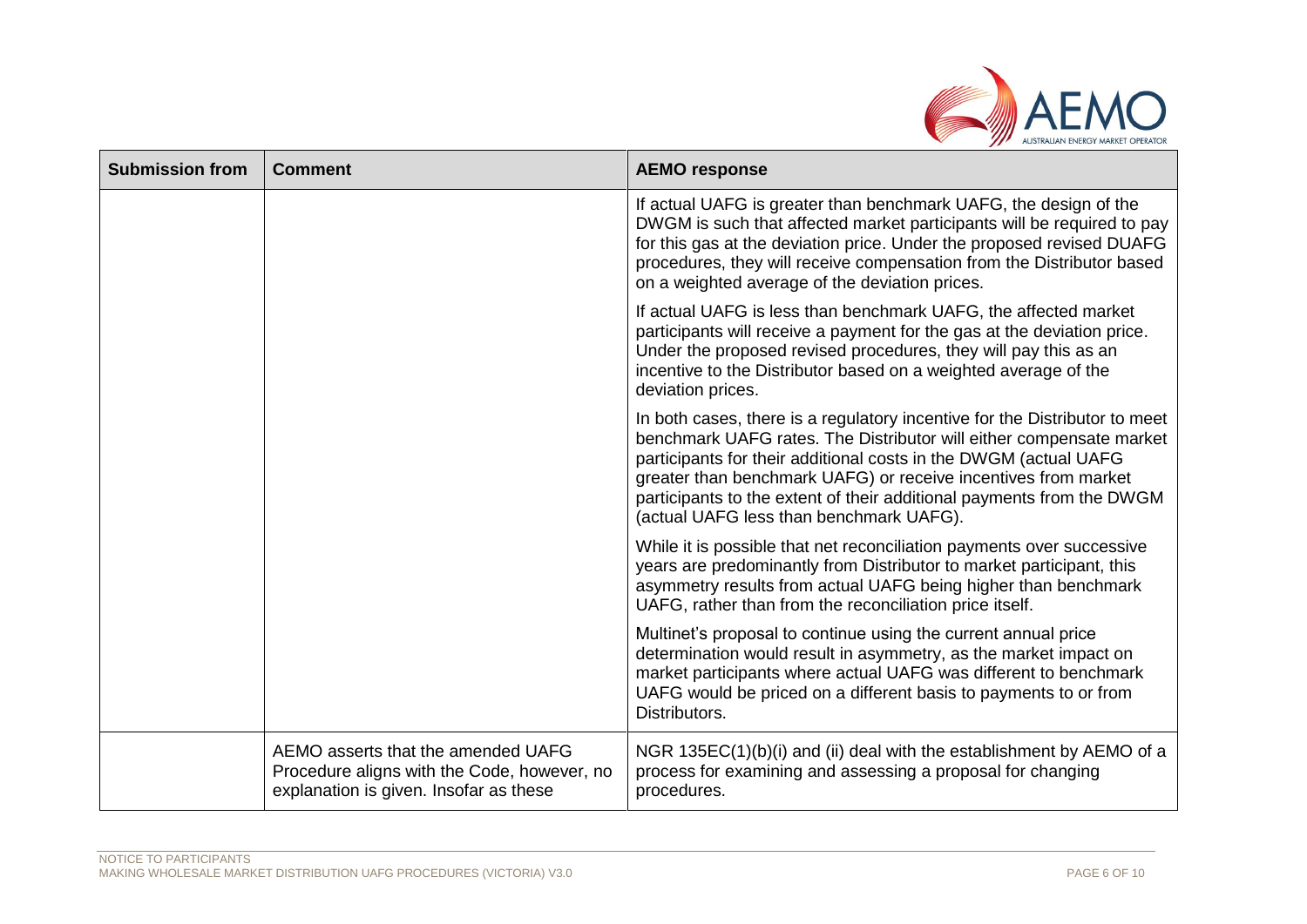

| <b>Submission from</b> | <b>Comment</b>                                                                                                                                                                                                                                                                                                                 | <b>AEMO response</b>                                                                                                                                                                                                                                                                                                                                                                                                                |
|------------------------|--------------------------------------------------------------------------------------------------------------------------------------------------------------------------------------------------------------------------------------------------------------------------------------------------------------------------------|-------------------------------------------------------------------------------------------------------------------------------------------------------------------------------------------------------------------------------------------------------------------------------------------------------------------------------------------------------------------------------------------------------------------------------------|
|                        | assertions are unsupported, AEMO has failed<br>to comply with rule $135EC(1)(b)(i)$ and (ii) of<br>the NGR in that there is inadequate critical<br>examination of the proposal nor an adequate                                                                                                                                 | The requirements for examining and assessing a proposal were met<br>through a GWCF meeting in April, a GWCF Workshop in June 2015,<br>submissions following the workshop, and a GWCF meeting in August<br>2015.                                                                                                                                                                                                                     |
|                        | assessment of the likely effect of the<br>proposed Procedure.                                                                                                                                                                                                                                                                  | 135EB deals with preconditions for making procedures.                                                                                                                                                                                                                                                                                                                                                                               |
|                        |                                                                                                                                                                                                                                                                                                                                | <b>135EB Preconditions for making Procedures</b>                                                                                                                                                                                                                                                                                                                                                                                    |
|                        |                                                                                                                                                                                                                                                                                                                                | (1) AEMO may only make Procedures if AEMO is satisfied that the<br>Procedures:                                                                                                                                                                                                                                                                                                                                                      |
|                        |                                                                                                                                                                                                                                                                                                                                | (a) are consistent with the NGL and these rules; and                                                                                                                                                                                                                                                                                                                                                                                |
|                        |                                                                                                                                                                                                                                                                                                                                | (b) are appropriate having regard to:                                                                                                                                                                                                                                                                                                                                                                                               |
|                        |                                                                                                                                                                                                                                                                                                                                | (i) the national gas objective; and                                                                                                                                                                                                                                                                                                                                                                                                 |
|                        |                                                                                                                                                                                                                                                                                                                                | (ii) any compliance costs likely to be incurred by AEMO, Registered<br>participants or BB participants in consequence of the Procedures;                                                                                                                                                                                                                                                                                            |
|                        |                                                                                                                                                                                                                                                                                                                                | (iii) any principles stated in these rules that are applicable to the<br>relevant Procedures.                                                                                                                                                                                                                                                                                                                                       |
|                        |                                                                                                                                                                                                                                                                                                                                | As noted in the IIR, AEMO is satisfied that the proposed changes are<br>consistent with the NGL and NGR, and specifically with the National<br>Gas Objective in that they promote the efficient operation and use of<br>natural gas services by allowing AVWMP to be determined in a way<br>that reflects the costs to market participants in the declared wholesale<br>gas market when actual UAFG is different to benchmark UAFG. |
|                        | The benchmark and reconciliation process is<br>part of an incentive framework. AEMO say<br>that retailers forecast volume including the<br>expected UAFG amounts and that retailers<br>pay for any variation between the actual and<br>benchmark UAFG at the deviation price.<br>Retailers forecast accuracy, the weather, the | AEMO agrees that the deviation price is affected by the factors noted<br>by Multinet, and that these are not within its control. This does not<br>represent a material change, as distributors also had no influence over<br>the prices used to determine the reconciliation amount prior to this<br>proposed change.                                                                                                               |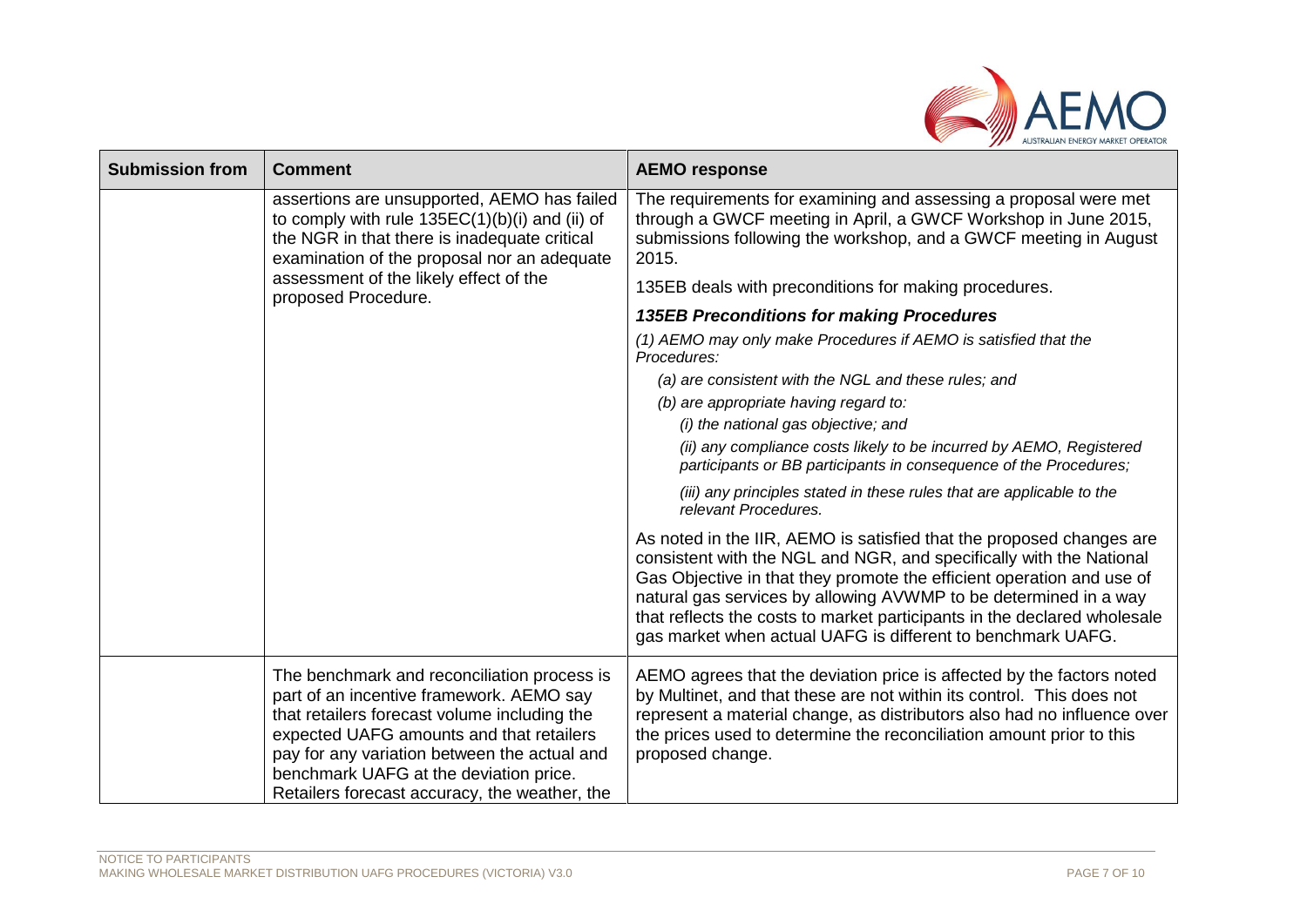

| <b>Submission from</b> | <b>Comment</b>                                                                                                                                                                                                                                                                                                                                                                                                                                                                                                                                                                                                                                                                                                                                                                                                                                                                                                                                                                                                                           | <b>AEMO response</b>                                                                                                                                                                                                                                                                                                                                                                                                                                                                                                                                                                                                                                                                                    |
|------------------------|------------------------------------------------------------------------------------------------------------------------------------------------------------------------------------------------------------------------------------------------------------------------------------------------------------------------------------------------------------------------------------------------------------------------------------------------------------------------------------------------------------------------------------------------------------------------------------------------------------------------------------------------------------------------------------------------------------------------------------------------------------------------------------------------------------------------------------------------------------------------------------------------------------------------------------------------------------------------------------------------------------------------------------------|---------------------------------------------------------------------------------------------------------------------------------------------------------------------------------------------------------------------------------------------------------------------------------------------------------------------------------------------------------------------------------------------------------------------------------------------------------------------------------------------------------------------------------------------------------------------------------------------------------------------------------------------------------------------------------------------------------|
|                        | state of the systems and line pack and a<br>range of other factors can influence whether<br>any variation in the UAFG forecast vs actual<br>is to the benefit or the detriment of the<br>retailer. Multinet has no control over the<br>forecasting accuracy which influences the<br>deviation price.                                                                                                                                                                                                                                                                                                                                                                                                                                                                                                                                                                                                                                                                                                                                     | The design of the DWGM is such that effect of differences between<br>actual and benchmark UAFG are costed at the applicable deviation<br>price.<br>Market participants are responsible for payments or charges that arise<br>from the forecast and actual consumptions being different, and so<br>have an incentive to improve their forecasts.                                                                                                                                                                                                                                                                                                                                                         |
| <b>Multinet Gas</b>    | The access arrangement establishes the<br>economic agreement between the distributor<br>and retailer. This framework assumes that<br>the UAFG is settled using the Distribution<br>UAFG Procedures under NGR 317 in<br>accordance with any relevant Regulatory<br>instruments, of which the Code is recognised<br>and referenced in the UAFG Procedure itself.<br>In other words, the access arrangement<br>assumes conformity between the UAFG<br>procedure and the Code.<br>Clause 4.10(b) of Part C of Multinet's access<br>arrangement provides:<br>The parties acknowledge that, in accordance<br>with Rule 317 of the National Gas Rules and<br>the Distribution UAFG Procedures made<br>pursuant to that rule (and in accordance with<br>any other relevant Regulatory Instruments<br>from time to time) AEMO will from time to time<br>calculate the amounts (if any) payable by the<br>User to the Service Provider or by the Service<br>Provider to the User on account of<br>Unaccounted for Gas (Reconciliation<br>Amounts). | Although the IIR noted that AEMO was not required to have regard to<br>applicable Access Arrangements, it also noted that the proposed<br>change was consistent with the Code on which Multinet's Access<br>Arrangement is based.<br>The IIR did not specifically draw attention to the proposed changes set<br>out in Appendix A to the IIR. These included changes to the<br>determination of AVWMP in 2.1.1 of the Procedure, and the<br>determination of reconciliation amounts in Appendix C, that ensured<br>alignment with factor X in Schedule 1, Part C2 of the Code. As set out<br>above, AEMO will be reinforcing this link with further changes to<br>Appendix C of the proposed Procedure. |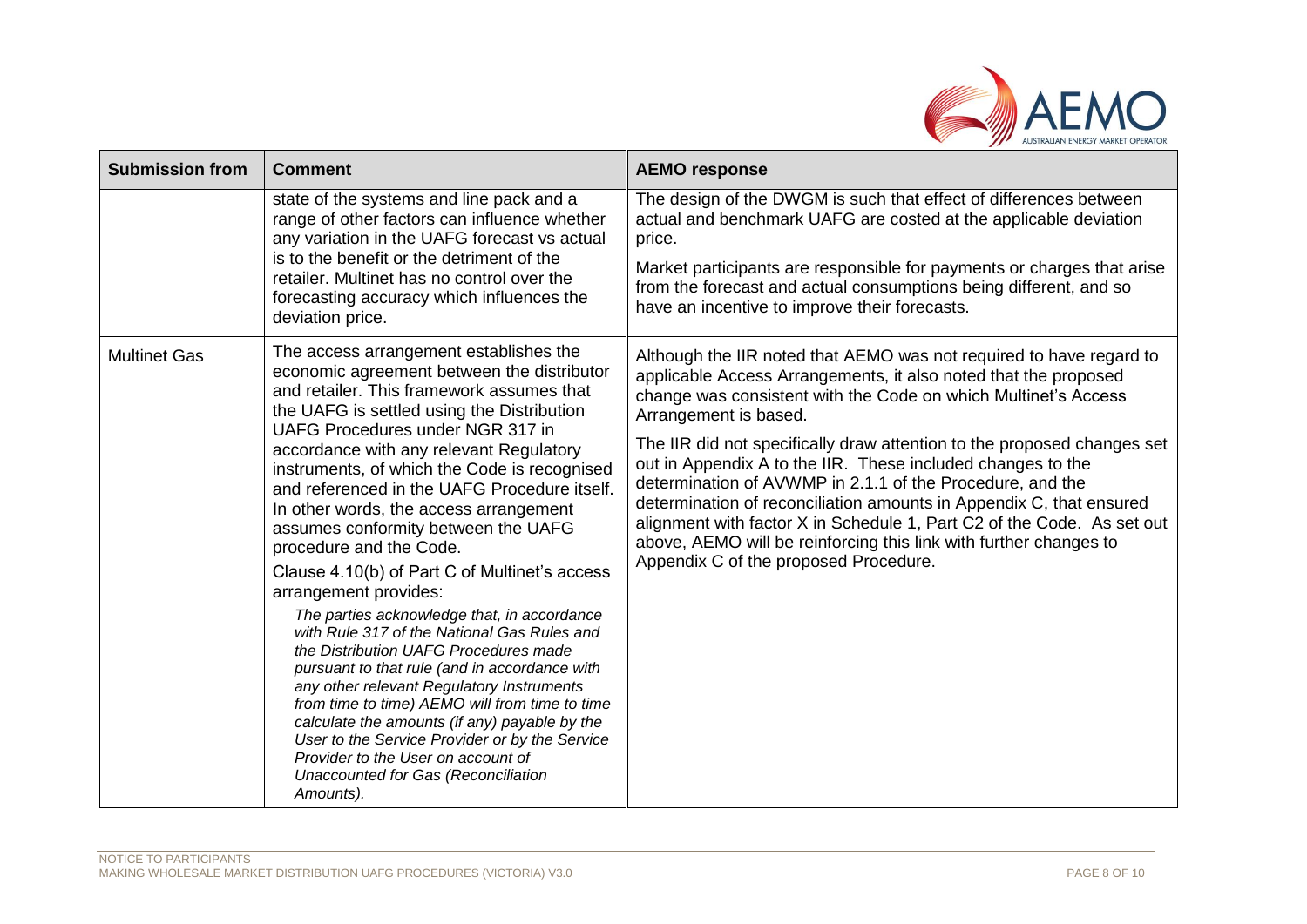

| <b>Submission from</b> | <b>Comment</b>                                                                                                                                                                                                                                                                                                                                                                                                                                                                                                                                                                                                                                                 | <b>AEMO response</b>                                                                                                                                                                                                                                                                                                                                                                                                                                                                                                                                                                                                       |
|------------------------|----------------------------------------------------------------------------------------------------------------------------------------------------------------------------------------------------------------------------------------------------------------------------------------------------------------------------------------------------------------------------------------------------------------------------------------------------------------------------------------------------------------------------------------------------------------------------------------------------------------------------------------------------------------|----------------------------------------------------------------------------------------------------------------------------------------------------------------------------------------------------------------------------------------------------------------------------------------------------------------------------------------------------------------------------------------------------------------------------------------------------------------------------------------------------------------------------------------------------------------------------------------------------------------------------|
|                        | AEMO asserts that as the UAFG Procedure<br>is not a Retail Market Procedure, it need not<br>have regard to the access arrangement. This<br>takes a narrow view of the law as comprising<br>only the express provisions of the NGR. In<br>exercising a statutory function, AEMO is<br>limited by the principles of administrative law.<br>Multinet's view is that it is unreasonable, in a<br>legal sense, and contrary to law, for AEMO to<br>make a Procedure that is inconsistent with<br>the access arrangement.                                                                                                                                            |                                                                                                                                                                                                                                                                                                                                                                                                                                                                                                                                                                                                                            |
| <b>Multinet Gas</b>    | NGR Rule 317 requires AEMO to make a<br>Distribution UAFG Procedure, not a<br><b>Wholesale Market Distribution UAFG</b><br>Procedure. The Retail Market Procedures<br>(Victoria) (RMP) also reference the use of the<br>Distribution UAFG Procedure in Part 7 for<br>use in calculating the non DTS UAFG.<br>The Wholesale Market Distribution UAFG<br>Procedure itself links back to NGR 317, not<br>NGR 135EA (2) (k).<br>Multinet recommends that the UAFG<br>Procedure name be amended and the words<br>'Wholesale Market' be removed to make it<br>consistent with its head of power in NGR 317<br>and the naming used in the Retail Market<br>Procedure. | AEMO will not make the suggested change to the naming of the<br>Procedure.<br>The Procedures are made under rule 317 and specifically recognised<br>in NGR 135EA(2) as Wholesale Market Procedures. Rule 135EA(2) is<br>a provision that describes the scope of Wholesale Market Procedures<br>for the purposes of the definition in the NGL. It was drafted in 2008/9<br>with specific reference to the subject matter of the declared wholesale<br>market rules (as largely transferred from the MSOR. The DUAFG<br>procedures are not part of the Retail Market Procedures, even though<br>they are referenced in them. |
| <b>Multinet Gas</b>    | AEMO need to confirm that any proposed<br>changes to the UAFG Procedure are also                                                                                                                                                                                                                                                                                                                                                                                                                                                                                                                                                                               | AEMO believes the proposed Procedure is appropriate to the non-<br>declared transmission areas.                                                                                                                                                                                                                                                                                                                                                                                                                                                                                                                            |